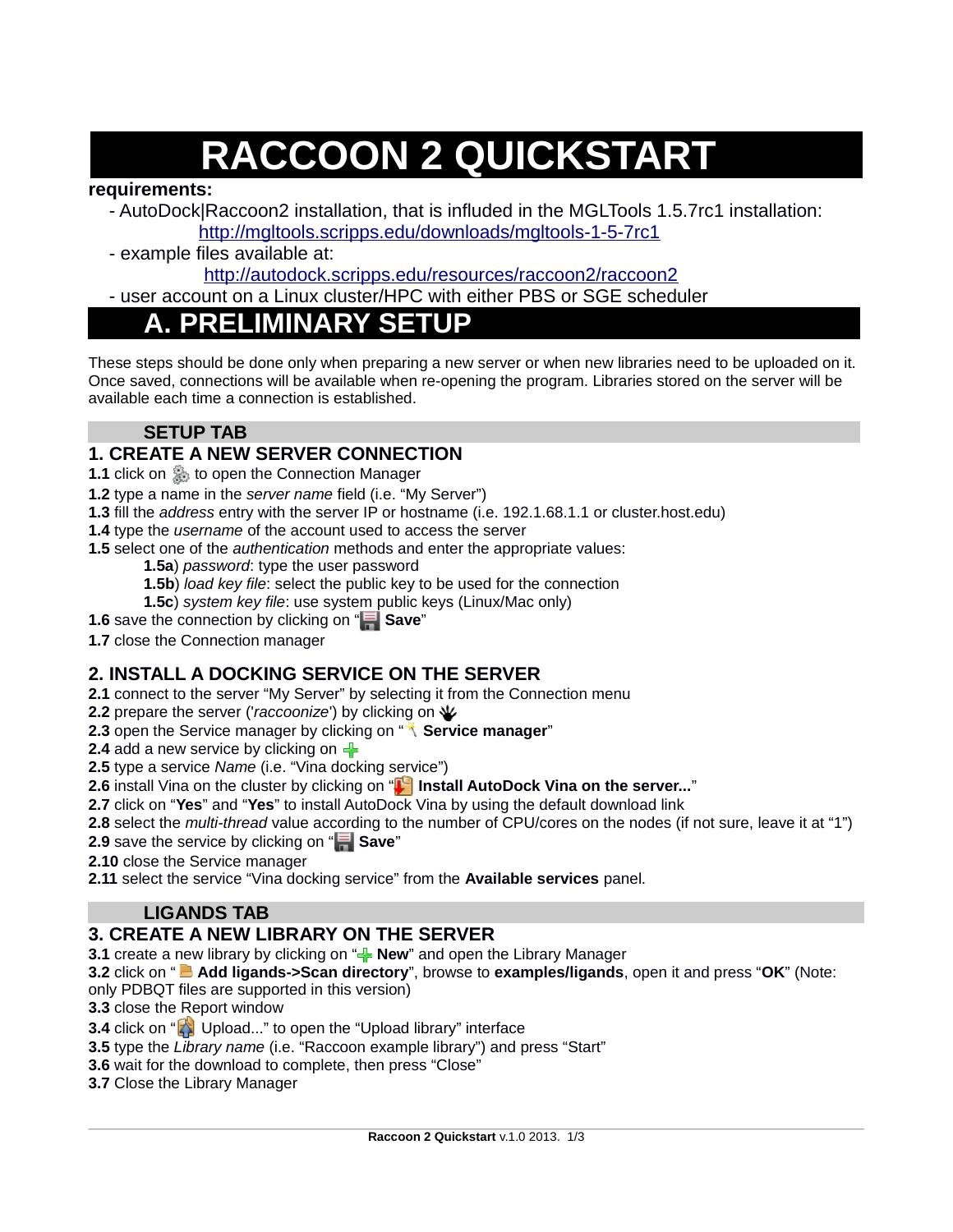# **B. VIRTUAL SCREENING**

These steps are performed each time a virtual screening is created, submitted and analyzed. It requires having at least a server connection already defined and a library uploaded on the server (see **A. PRELIMINARY SETUP**)

# **SETUP TAB**

#### **1. CONNECT TO A SERVER**

**1.1** connect to the server "My Server" by selecting it from the Connection menu

#### **LIGANDS TAB**

#### **2. SELECT A LIBRARY FOR THE VIRTUAL SCREENING**

**2.1** Select the "Raccoon example library" in the **Remote libraries** panel then right-click on it to use it

#### **RECEPTORS TAB**

#### **3. IMPORT RECEPTOR STRUCTURES**

**3.1** click on "**B** Add->Scan directory", browse to examples/targets, open it and press "OK" **3.2** close the Report window

#### **CONFIG TAB**

#### **4. DEFINE GRID BOX AND DOCKING SETTINGS**

**4.1** load a receptor structure in the **3D viewer** by clicking in items in the **Receptor list**

**4.2** define the grid box to be used in dockings using one of the two methods

**4.2a** click on " **Load...**", browse to **examples/config/** and open the Vina config file "**active\_site.conf**" **4.2b** use the **Center** and **Size** thumbwheels to set the center to (0., 0., 0.) and the size to (20., 20., 20.).

Numerical values can be entered by placing the mouse cursor a the thumbwheel, typing the number then pressing Enter.

**4.3** [OPTIONAL] tweak the docking parameters (*exhaustiveness*, *num.modes* and *energy range*) by typing desired values in the entry fields.

#### **JOB MANAGER TAB**

#### **5. JOB SUMBISSION**

**5.1** check that all **Cluster submission requirements** are satisfied (green).

**5.2** start submission by clicking on " $\rightarrow$  **Submit...**" button

**5.3** set the **Project** name to "*<new>*" and type a new name, i.e. "HIV"

**5.4** set the **Experiment** name to "*<new>*" and type a new name, i.e. "Protease"

**5.5** [OPTIONAL] define a tag to be used to identify the jobs (I.e."FirstSubmission")

**5.6** Press "**OK**" and start the submission.

**5.7** Depending on different factors (available computer power, library size, docking settings...) a calculation can take a variable amount of time. Although, once the calculation has been submitted, it is possible to close Raccoon, re-open it later and start from step **6** to update a job status at any time.

# **6. DOWNLOAD AND PROCESS RESULTS**

**6.1** expand the project to see the status of the experiment

**6.2** update the status of the jobs by right-clicking on experiment name ("*Protease*") or single jobs and select "**Update status**". Server connection will be established automatically, if necessary.

**6.3** When one or more jobs in the experiment are completed, download them individually by right-clicking on the job name (i.e. "*hiv\_protease\_frame1*") or together by right-clicking on the experiment ("*Protease*"), then select "**Download results**".